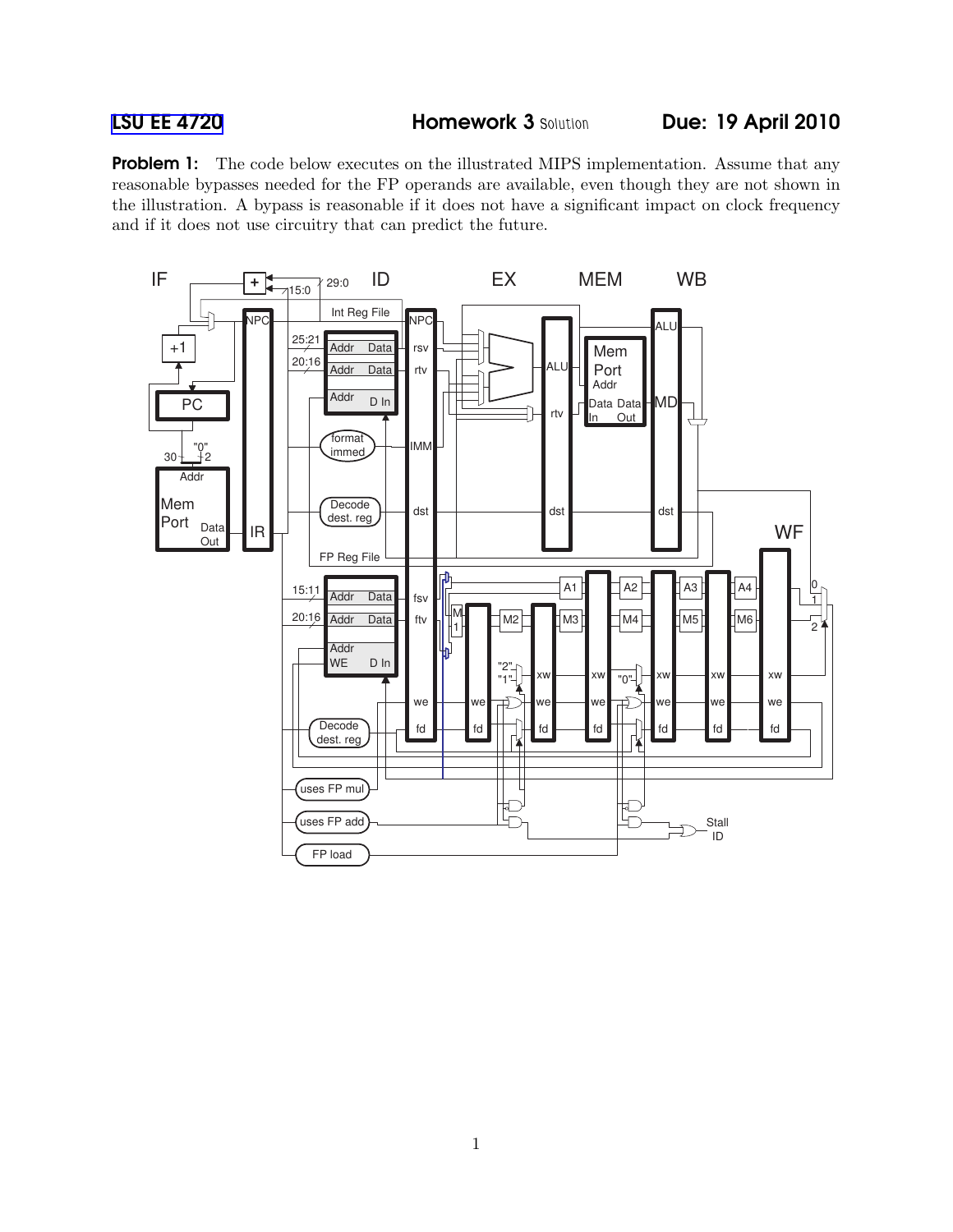| # SOLUTION                                                                                                                                                                                                                                                                                                                               |   |                        |                       |  |                                                |  |  |                |  |  |                                                            |  |       |    |
|------------------------------------------------------------------------------------------------------------------------------------------------------------------------------------------------------------------------------------------------------------------------------------------------------------------------------------------|---|------------------------|-----------------------|--|------------------------------------------------|--|--|----------------|--|--|------------------------------------------------------------|--|-------|----|
| LOOP:                                                                                                                                                                                                                                                                                                                                    | # |                        |                       |  | 0 1 2 3 4 5 6 7 8 9 10 11 12 13 14 15 16 17 18 |  |  |                |  |  |                                                            |  |       |    |
| $1dc1 f0, O(r1)$ IF ID EX ME WF                                                                                                                                                                                                                                                                                                          |   |                        |                       |  |                                                |  |  |                |  |  |                                                            |  |       |    |
| mul.d f2, f0, f4 IF ID -> M1 M2 M3 M4 M5 M6 WF                                                                                                                                                                                                                                                                                           |   |                        |                       |  |                                                |  |  |                |  |  |                                                            |  |       |    |
| add.d f6, f6, f2                                                                                                                                                                                                                                                                                                                         |   |                        |                       |  | IF -> ID -------------> A1 A2 A3 A4 WF         |  |  |                |  |  |                                                            |  |       |    |
| bne $r1, r2, L00P$                                                                                                                                                                                                                                                                                                                       |   |                        |                       |  | IF -------------> ID EX ME WB                  |  |  |                |  |  |                                                            |  |       |    |
| addi r1, r1, 8                                                                                                                                                                                                                                                                                                                           |   |                        |                       |  |                                                |  |  | IF ID EX ME WB |  |  |                                                            |  |       |    |
| #                                                                                                                                                                                                                                                                                                                                        |   | Second Iteration Below |                       |  |                                                |  |  |                |  |  |                                                            |  |       |    |
| $\frac{1}{2}$ $\frac{1}{2}$ $\frac{1}{2}$ $\frac{1}{2}$ $\frac{1}{2}$ $\frac{1}{2}$ $\frac{1}{2}$ $\frac{1}{2}$ $\frac{1}{2}$ $\frac{1}{2}$ $\frac{1}{2}$ $\frac{1}{2}$ $\frac{1}{2}$ $\frac{1}{2}$ $\frac{1}{2}$ $\frac{1}{2}$ $\frac{1}{2}$ $\frac{1}{2}$ $\frac{1}{2}$ $\frac{1}{2}$ $\frac{1}{2}$ $\frac{1}{2}$<br>$\texttt{LOOP}$ : |   |                        |                       |  |                                                |  |  |                |  |  | 0 1 2 3 4 5 6 7 8 9 10 11 12 13 14 15 16 17 18 19 20 21 22 |  |       |    |
| ldc1 f0, 0(r1)                                                                                                                                                                                                                                                                                                                           |   |                        |                       |  |                                                |  |  | IF ID EX ME WF |  |  |                                                            |  |       |    |
| mul.d f2, f0, f4                                                                                                                                                                                                                                                                                                                         |   |                        |                       |  |                                                |  |  |                |  |  | IF ID -> M1 M2 M3 M4 M5 M6 WF                              |  |       |    |
| add.d f6, f6, f2                                                                                                                                                                                                                                                                                                                         |   |                        |                       |  |                                                |  |  |                |  |  | $IF \rightarrow ID \$ -------------> A1 A2                 |  |       |    |
| bne $r1, r2, L00P$                                                                                                                                                                                                                                                                                                                       |   |                        |                       |  |                                                |  |  |                |  |  | IF --------------> ID EX                                   |  |       |    |
| addi r1, r1, 8                                                                                                                                                                                                                                                                                                                           |   |                        |                       |  |                                                |  |  |                |  |  |                                                            |  | IF ID |    |
| $\overline{1}$ $\overline{1}$<br>LOOP:                                                                                                                                                                                                                                                                                                   |   |                        |                       |  |                                                |  |  |                |  |  | 0 1 2 3 4 5 6 7 8 9 10 11 12 13 14 15 16 17 18 19 20 21 22 |  |       |    |
| #                                                                                                                                                                                                                                                                                                                                        |   |                        | Third Iteration Below |  |                                                |  |  |                |  |  |                                                            |  |       |    |
| 1dc1 $f0, 0(r1)$                                                                                                                                                                                                                                                                                                                         |   |                        |                       |  |                                                |  |  |                |  |  |                                                            |  |       | ΙF |

(a) Show a pipeline execution diagram covering enough iterations to compute the CPI. Don't forget to check code for dependencies.

Solution appears above. The state of the pipeline is the same at the start of the second and third iteration (cycles 11 and 22) and so the second iteration can be used to compute CPI. . ..

(b) Compute the CPI.

... which is  $\frac{22-11}{5}$ .

(c) Remember, that some bypass paths are assumed present though not illustrated. Add the needed paths to the implementation and show when they are used.

The bypass paths are from WF to the M1 and A1 inputs, they appear in blue. They are used by the ldc1 bypassing to the mul.d and mul.d bypassing to the add.d.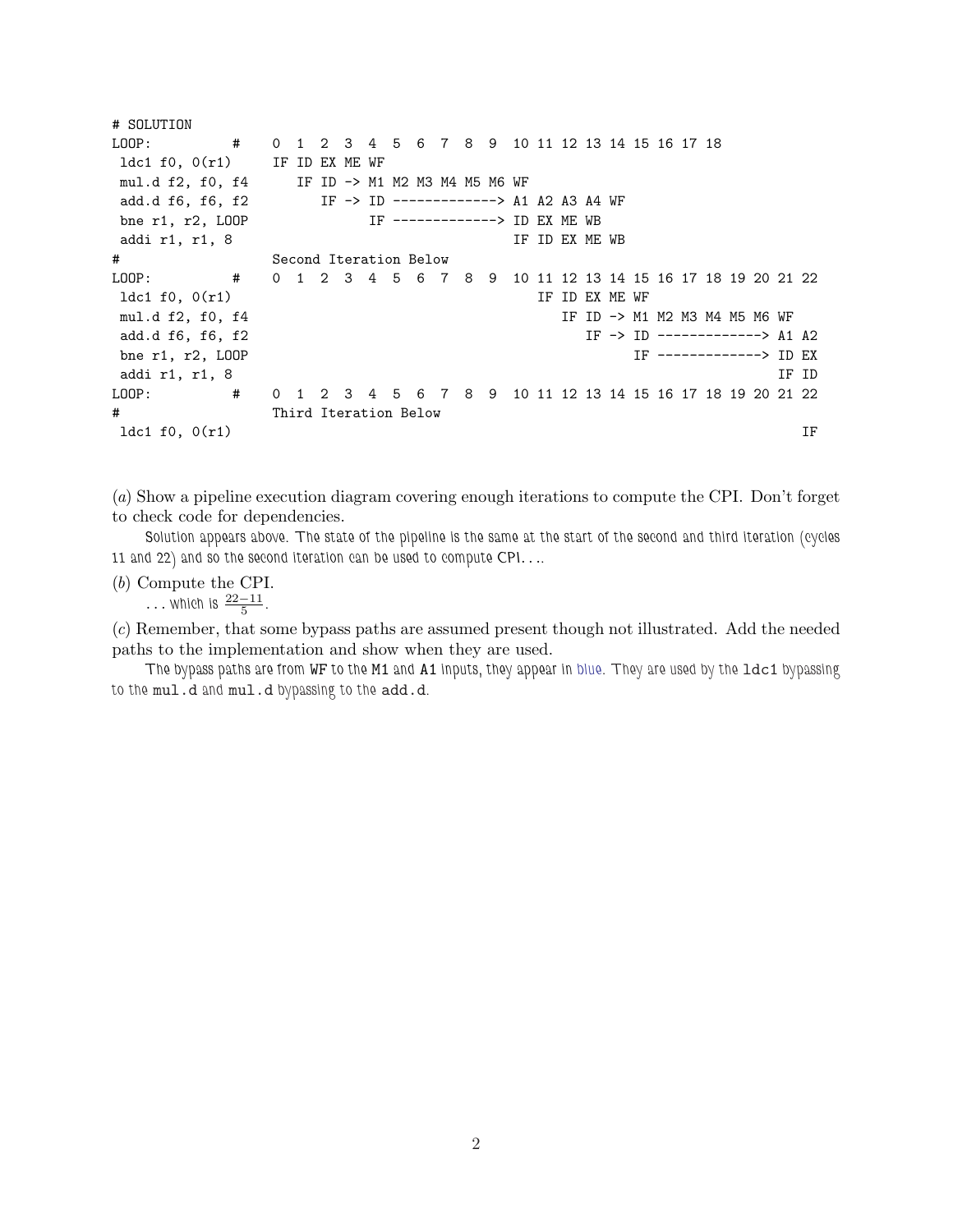**Problem 2:** Precise exceptions are necessary for integer instructions, but only Nice To Have for floating-point instructions. Suppose exception conditions, such as overflow, were detected in A4 and M6 in the pipeline from the previous problem.

| # Pipeline diagram for solution.            |  |  |  |                                |  |  |  |  |                                     |  |  |                |  |  |
|---------------------------------------------|--|--|--|--------------------------------|--|--|--|--|-------------------------------------|--|--|----------------|--|--|
| # Cycle:                                    |  |  |  |                                |  |  |  |  | 0 1 2 3 4 5 6 7 8 9 10 11 12        |  |  |                |  |  |
| mul.d f2, f0, f4 IF ID M1 M2 M3 M4 M5 M6 WF |  |  |  |                                |  |  |  |  |                                     |  |  |                |  |  |
| add.d f6, f6, f2                            |  |  |  |                                |  |  |  |  | IF ID -------------> A1 A2 A3 A4 WF |  |  |                |  |  |
| and r3, r3, r5                              |  |  |  | IF --------------> ID EX ME WB |  |  |  |  |                                     |  |  |                |  |  |
| addi r1, r1, 8                              |  |  |  |                                |  |  |  |  |                                     |  |  | IF ID EX ME WB |  |  |

(a) For the code fragment above, would a mul.d exception detected in M6 be precise? Explain in terms of architecturally visible storage (register and memory values) when the handler starts. (Note that in general exceptions detected in M6 would not be precise, but the question is only asking about the fragment above.)

Yes, because when the multiply is in M6 none of the following instructions has written a register, so they could be squashed. Registers f6, r3, and r1 will reflect execution up to the mul.d instruction, a requirement of precise exceptions.

(b) For the code fragment above, would a add.d exception detected in A4 be precise? Explain in terms of architecturally visible storage when the handler starts.

No, because it would be too late to prevent the and instruction from writing r3.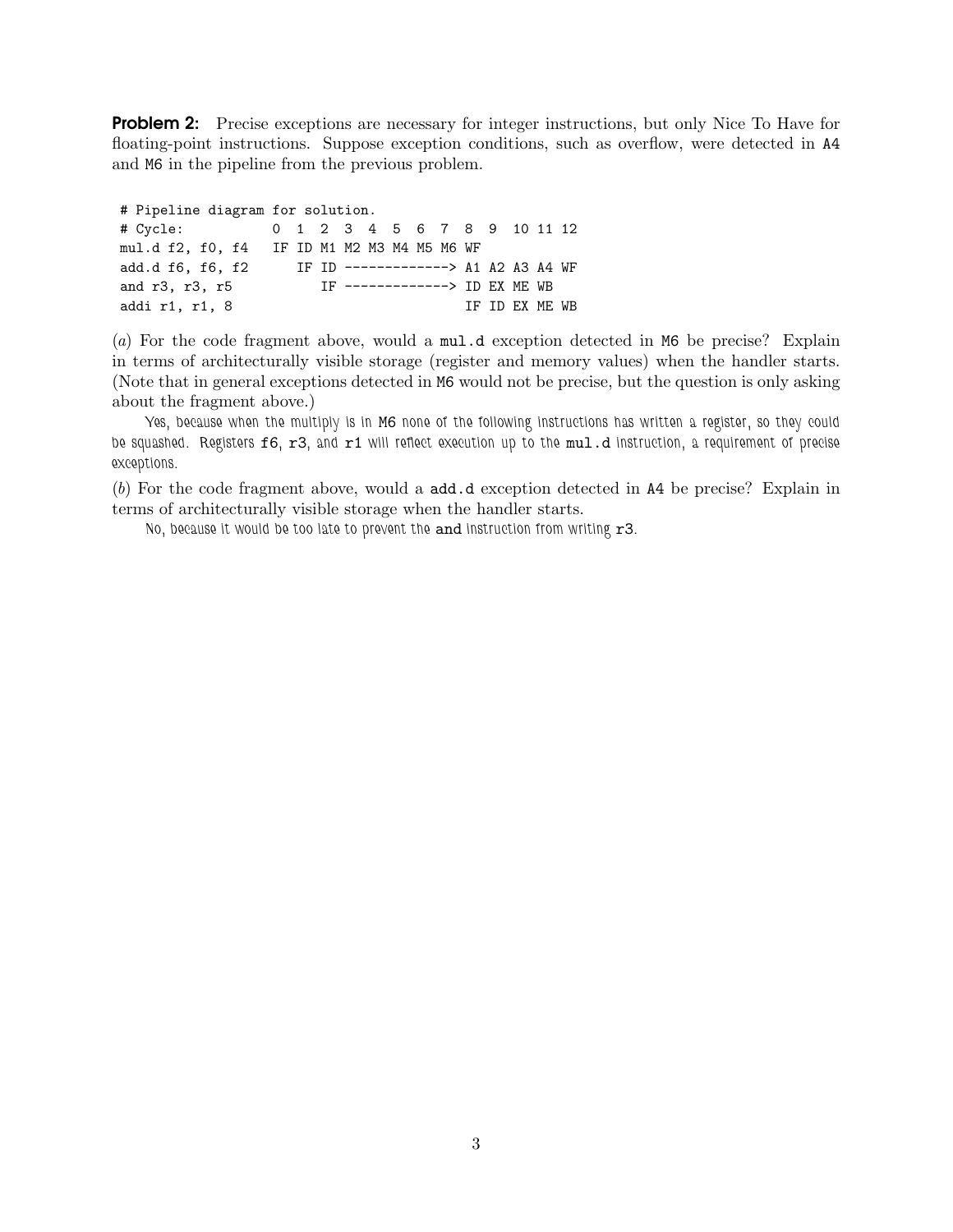**Problem 3:** The MIPS implementation below has a fully pipelined FP add unit. Replace the FP add unit with one that has an initiation interval of 2 and a total computation time of 4 cycles. Note that the time to compute a floating point sum is the same on the original and replacement adder.



The new adder has two stages, A1 and A2, each has two inputs (like their fully pipelined counterparts), and each has two outputs. In the first cycle of computation the source operands are placed at the inputs to A1, in the second cycle of computation the values at the outputs of A1 at the end of the first cycle are placed at the inputs to A1. In the third cycle the values at the outputs of A1 at the end of the second cycle are placed at the inputs A2, and in the fourth cycle the inputs to A2 are the values at the outputs of A2 at the end of the third cycle. The sum is available from the upper output of A2 at the end of the fourth cycle.

(a) Replace the FP adder datapath with the one described above.

Solution appears above in blue. Multiplexors at the adder FU inputs select the proper values to process. Note that some cost is saved by having fewer pipeline latches for intermediate data but that is partly offset by the need for the multiplexors.

(b) Modify the control logic for the new adder. Be sure to account for the structural hazard when there are two consecutive FP add instructions.